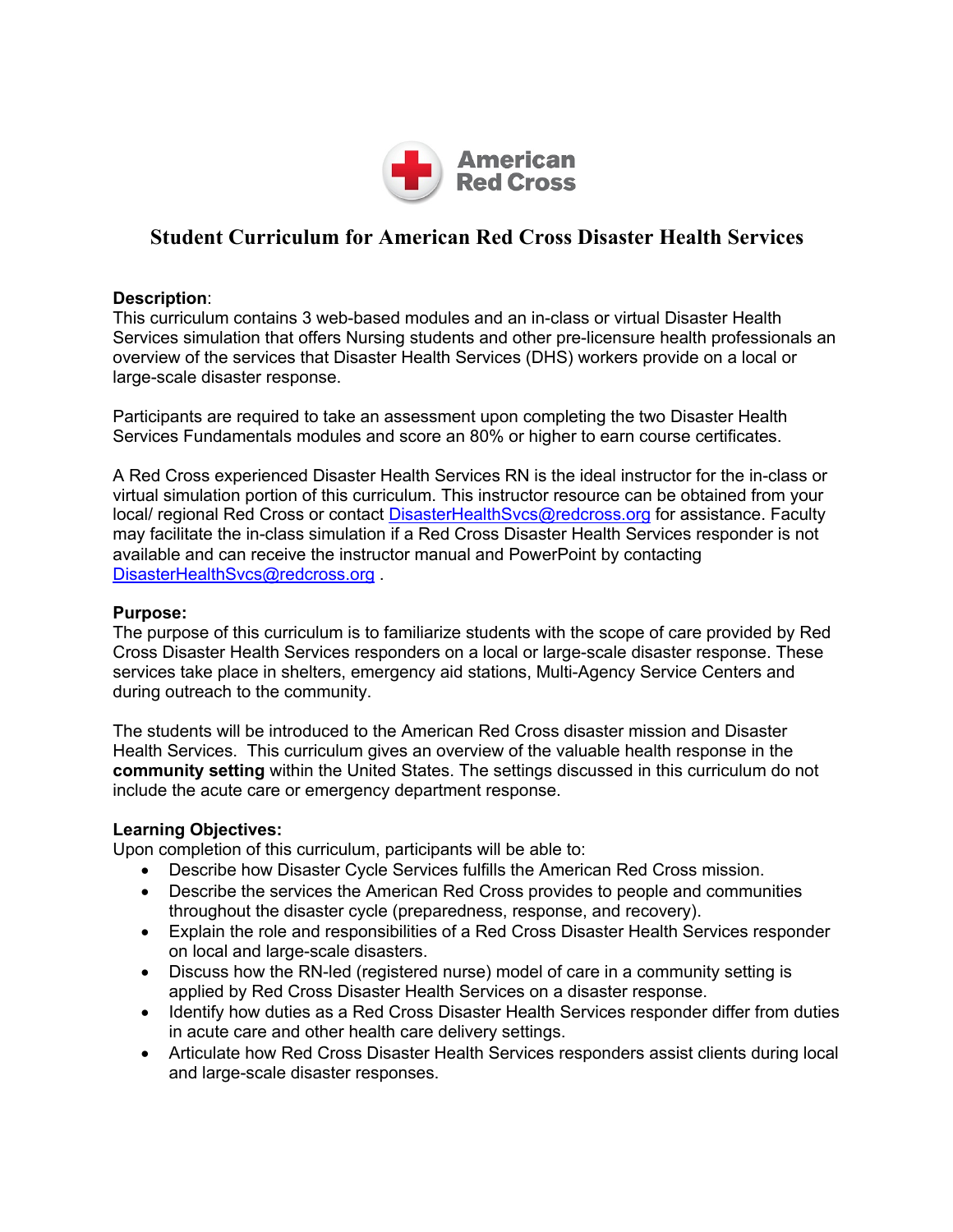• Identify the reporting requirements for Disaster Health Services during a disaster response.

#### **Audience:**

Students in nursing and other health professional programs who are interested in learning about Red Cross Disaster Health Services. It is recommended that nursing students have taken or are within the Public Health or Community Health portion of their education.

#### **Required Prerequisites:**

• None

#### **Consideration:**

• Participants should be able to assess and plan care for clients of all ages with a variety of health care needs.

#### **Length for Health Services Curriculum Courses:**

The web-based modules are self-paced and the completion time may differ among participants. It should take approximately three (3) hours or less to complete the three (3) required modules (Disaster Cycle Services: Overview, Health Services Fundamentals 1 and Health Services Fundamentals 2). Disaster Health Services Simulation is approximately two to three hours in length depending on the desires of the faculty and the Red Cross RN Facilitator. Attendance for the entire simulation is required to earn a course certificate.

#### **Course Details:**

The curriculum includes three fundamental entry level courses which the students will take on their own prior to the in-class simulation:

Disaster Cycle Services Overview Disaster Health Services (DHS) Fundamentals I Disaster Health Services Fundamentals II (The two fundamentals courses provide a certificate of completion at the end to verify students' participation in the content.)

The final part of the curriculum includes a series of 9 case scenarios which become progressively more complicated in nature, encouraging students to use their nursing skills, critical thinking and application of the service delivery models learned in the DHS Fundamentals on-line courses.

#### **Requesting the curriculum:**

Faculty should contact DisasterHealthSvcs@redcross.org to schedule the simulation portion of the course. The on-line courses are available 24/7 in the EDGE Learning Management System. The learning management system (LMS) administrator will send the access information after course is requested/reserved.

Prior to the scheduled simulation in-class, students will need to access the Extended Enterprise Registration to access the Online courses which are available 24/7 in the EDGE Learning Management System. Registration for these courses through this system also creates a roster for the in-class simulation. The class ROSTER from the simulation must be returned within 48 hours of course delivery to DisasterHealthSvcs@redcross.org. This will be forwarded to the LMS administrator who will assure the certificates of completion are available for printing.